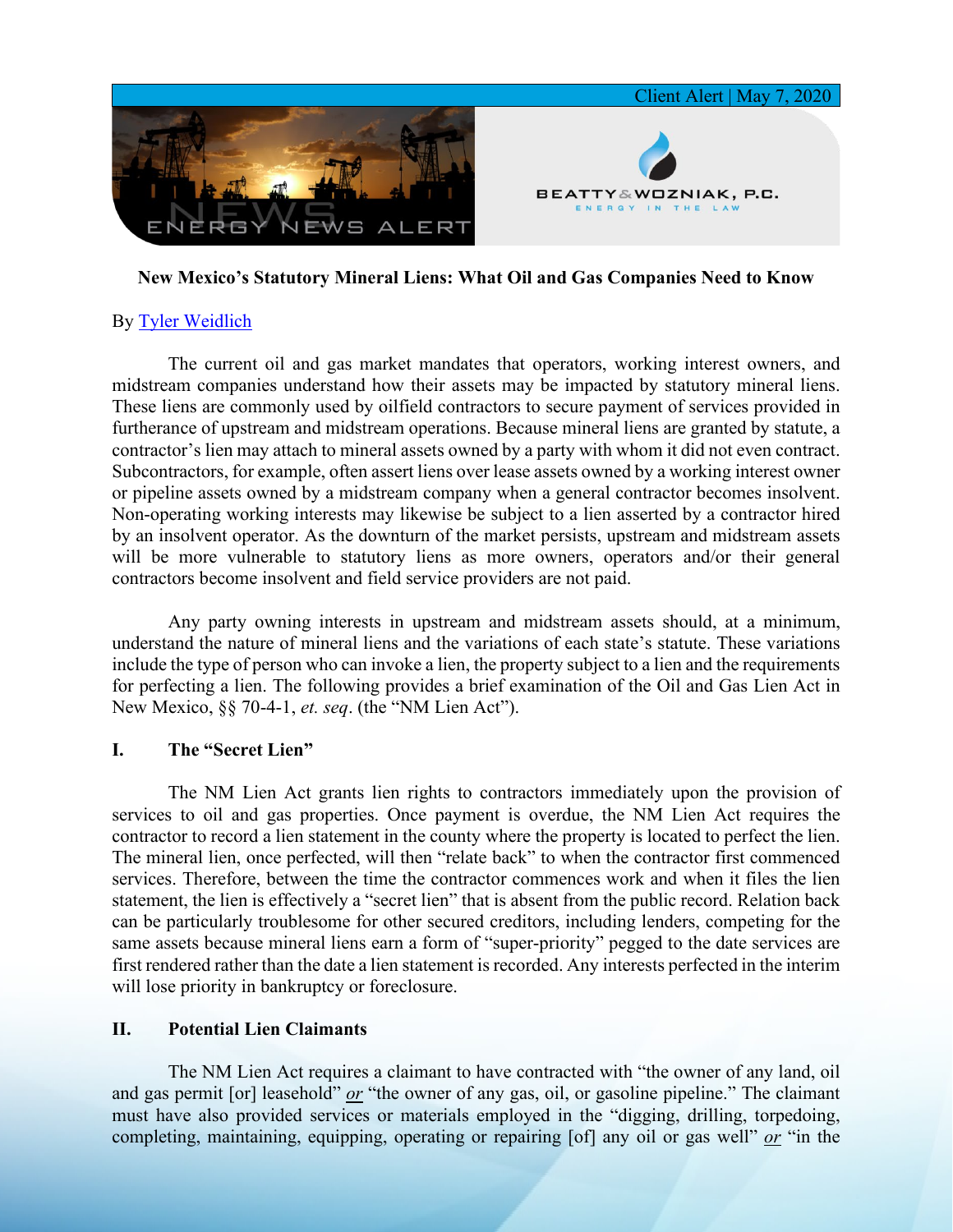construction, operation, maintenance or repairing any gas, oil, or gasoline pipeline." N.M. Stat. Ann. § 70-4-1. Subcontractors are afforded the same lien rights. N.M. Stat. Ann. § 70-4-3.

Courts interpret the NM Lien Act liberally in determining who qualifies as a claimant, but lien rights are still controlled by the express terms of the statute. Constructing and maintaining a road associated with an "oil or gas well" or a "gas, oil or gasoline pipeline" will fall within the scope of the statute. *See In re Lewis Energy Corp*., 36 B.R. 205, 207 (Bankr. D. Colo. 1983). However, the same work conducted in relation to another type of facility not specified in the NM Lien Act, such as a saltwater disposal well, would likely not qualify as lienable work. The contractor must service an oil or gas well or pipeline under the plain terms of the statute.

#### **III. Property Subject to the Lien**

### **A. The Entire Leasehold or Right-of-Way**

The NM Lien Act, unlike in other states such as Texas and Colorado, extends the mineral lien to the *entire* working interest in the lease. N.M. Stat. Ann. § 70-4-1. Therefore, a non-operator who pays its share of expenses to an operator may have to pay a second time to a contractor to remove the lien from the lease. However, the lien does not "extend to the property, leasehold or working interest of any owner who does not have a working interest in the well upon which the labor was performed or for which the materials were furnished or hauled."

The NM Lien Act is not clear as to whether a lien for services provided in connection with an oil or gas pipeline extends to upstream wells or lease interests (a plain reading of § 70-4-1 suggests not). However, the lien will clearly extend to the right-of-way underlying a pipeline.

#### **B. Production and Proceeds**

The NM Lien Act expressly provides that the lien will attach to the "proceeds from the sale of oil and gas produced…inuring to the working interest." N.M. Stat. Ann. § 70-4-1. Other states do not extend lien rights to production and proceeds, including Texas and Colorado.

## **C. Equipment and Fixtures**

The NM Lien Act extends a lien over the land, leasehold, wells or pipelines for which the contractor provided services as well as all related equipment and fixtures, including "the buildings and equipment thereon, and the appurtenances thereto." With regard to services or materials furnished for an oil or gas well, the lien also broadly extends to "all the other oil and gas wells, fixtures, machinery, tools, equipment and appliances, used or employed in operating or developing, for oil and gas purposes, upon the land, oil and gas permit, [or] leasehold, … for which the material, tools, machinery, equipment or supplies were furnished or hauled, or labor performed." N.M. Stat. Ann. § 70-4-1.

## **IV. Potential Pitfalls Related to Lien Perfection**

A claimant must comply with strict procedures under the NM Lien Act to perfect a lien or risk jeopardizing the validity of the lien. Therefore, in terms of defending against such claims, an owner of interests in assets subject to a mineral lien should pay close attention to whether a contractor complied with all procedural requirements.